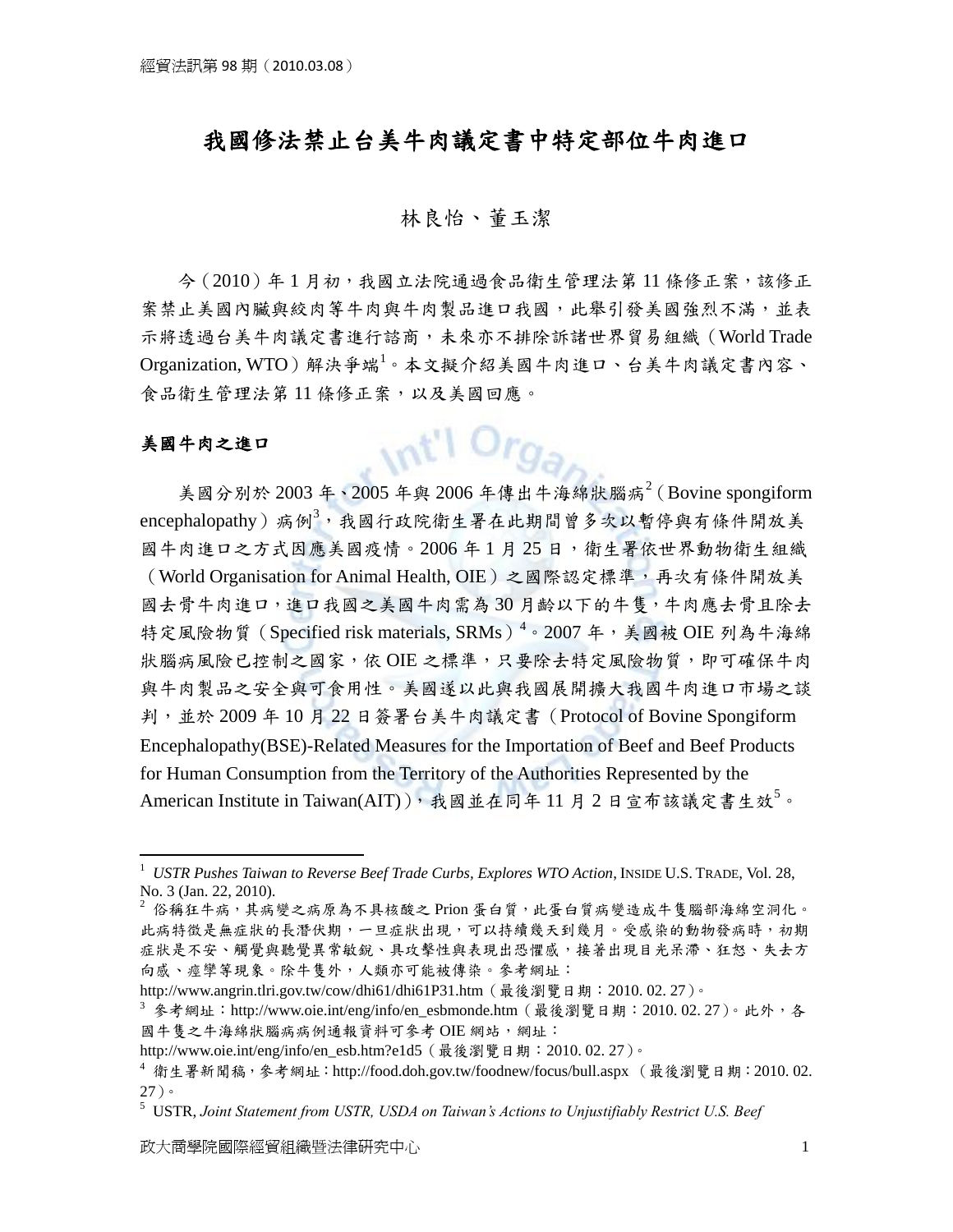### 台美牛肉議定書內容簡介

 台美牛肉議定書規範美國提供之牛肉須符合一定要件,內容包括:美國農業部 (United States Department of Agriculture, USDA)與我國衛生署之通知與稽查、美國 肉類工廠<sup>6</sup>(Meat establishment)應遵守的規範與程序、牛肉與牛肉製品出現特定風 險物質或食品安全風險時之處理方式、出口證明書等事項,以下分別簡述。

1. 台美牛肉議定書下美國可對台灣進口之牛肉與牛肉製品

依台美牛肉議定書,美國將以符合或超越OIE 準則之標準控制風險,以有效地 發現並防止牛海綿狀腦病<sup>7,</sup>此外,雙方皆遵守 WTO 食品安全檢驗與動植物防疫檢 疫措施協定下之義務<sup>8。</sup>通過 USDA 審核與稽查之美國肉類工廠可對台灣出口所有 可供食用之牛肉與牛肉製品<sup>9</sup>,然其中不包含特定風險物質<sup>10</sup>、機械回復肉 (mechanically recovered meat, MRM)、機械分割肉(mechanically separated meat, MSM),以及由屠宰時 30 月齡以上牛隻之頭骨與脊柱取得的進階回復肉製品 (advanced meat recovery product, ARM) $^{11}$ 。牛肉與牛肉製品所用之牛隻, 須為(1) 在美國出生與豢養,或(2)由台灣認可,得對台灣進口牛肉與牛肉製品的國家所合 法進口到美國的牛隻,或(3)屠宰前已在美國豢養至少100天之牛隻12,並且不得 為 OIE 認定其已感染牛海綿狀腦病、或疑似感染牛海綿狀腦病<sup>13</sup>。為求杜絕特定風 險物質,屠宰時牛齡須附上牛齡或齒列相關文件<sup>14</sup>,並且由受 USDA 檢驗之工廠進 行屠宰與加工<sup>15</sup>。

 此外,牛肉與牛肉產品進口時,須一併附上獸醫管理局(veterinary authority) 核發之出口證明書,並於上註明產品資訊(名稱、數量、重量)、肉類工廠資訊(名

8 *Id*.

 $\overline{a}$ 

9 *Id*. art. 4.

*Imports in Violation of Our Bilateral Agreement*, Jan. 5, 2010, *at*

http://www.ustr.gov/about-us/press-office/press-releases/2010/january/joint-statement-ustr-usda-taiwan's-ac tions-unjusti.

<sup>6</sup> 包含牛肉之屠宰場、牛肉與牛肉製品之加工廠與倉儲。*Id*. art. 1(6).

<sup>&</sup>lt;sup>7</sup> Protocol of Bovine Spongiform Encephalopathy (BSE)-Related Measures for the Importation of Beef and Beef Products for Human Consumption from the Territory of the Authorities Represented by the American Taiwan (AIT)[hereinafter Protocol of BSE-Related Measures for the Importation of Beef and Beef Products], art. 2.

<sup>10</sup> 依台美牛肉議定書第 1 條第 9 項定義,所謂「特定風險物質」,係指所有牛隻之小腸迴腸末端(distal ileum of the small intestine)和扁條腺,以及屠宰時 30 月齡以上牛隻的腦、頭骨、眼睛、三叉神經節 (trigeminal ganglia)、脊髓、脊柱、背根神經節(dorsal root ganglia)。

<sup>11</sup> *Id*. art. 1(1).

<sup>12</sup> *Id*. art. 8.

<sup>13</sup> *Id*. art. 9.

<sup>14</sup> *Id*. art. 11.

<sup>15</sup> *Id.* art. 12, 14. 此外,依議定書第10條,肉類工廠須維持特定程序,衛生地除去特定風險物質。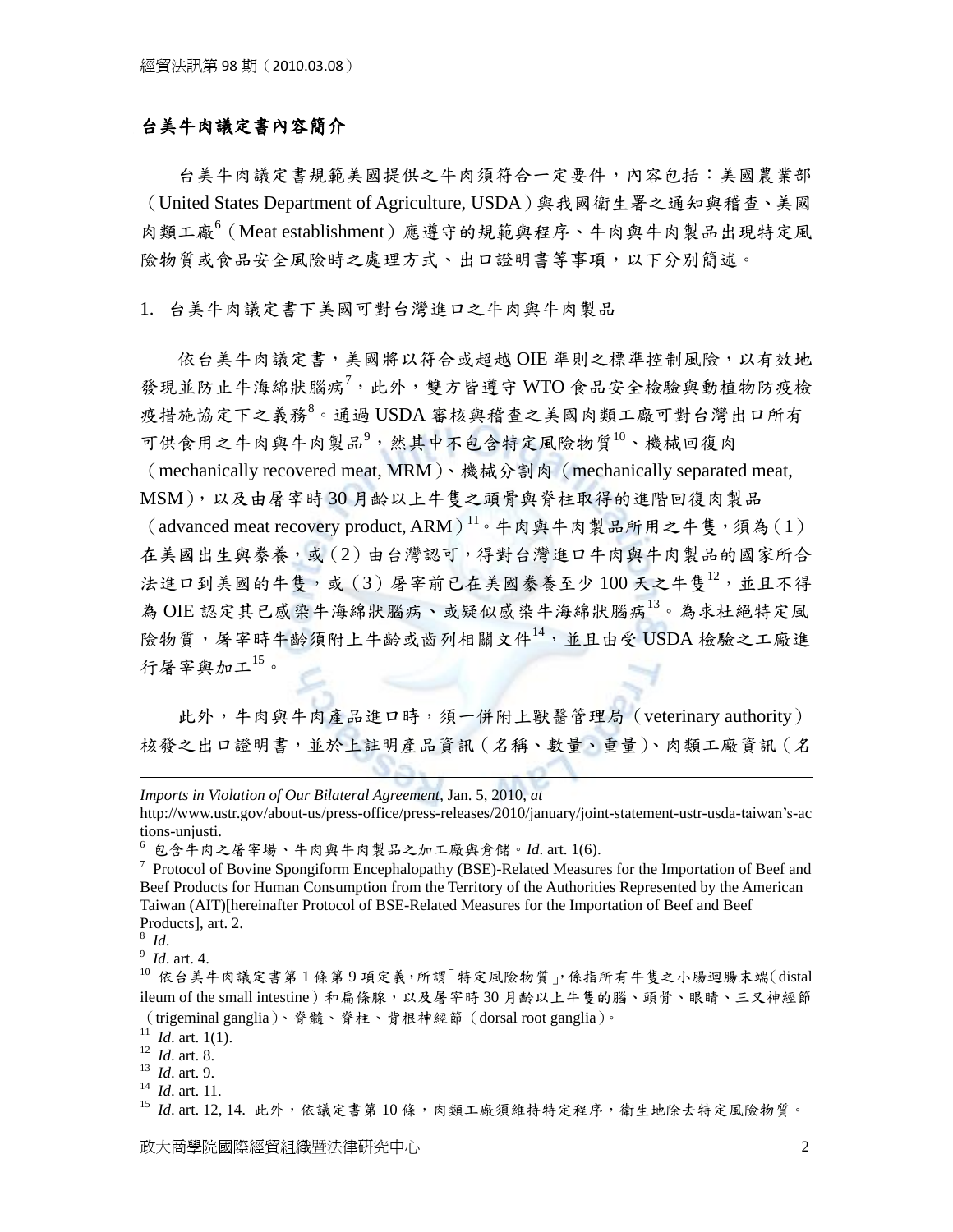稱、地址、屠宰場等之數量)、屠宰日期和加工日期等資料<sup>16</sup>。

2. USDA 對肉類工廠之檢驗與稽查

 USDA 將遵守相關健康必要條件與規範,定期檢驗與稽查肉類工廠,若肉類工 廠違規<sup>17</sup> (non-compliance), USDA 會發出違規記錄 (Noncompliance Record), 並 收回違規的產品<sup>18</sup>;若違規情形未消失,USDA 將立即暫停該肉類工廠運作,且決 定該採取何種適當的矯正與預防措施。僅有在USDA認定肉類工廠的行為已經修正, 該肉類工廠才可繼續提供牛肉與牛肉產品19。USDA 須通知衛生署之情況,尚包含 肉類工廠之設立、暫停違規肉類工廠之運作、違規工廠所採行的矯正措施、以及解 除肉類工廠的暫停狀態等事項20。

3. 我國衛生署對牛肉與牛肉製品之稽查

除 USDA 外,我國衛生署有權對樣本為實地稽查,若發現有嚴重違規 $^{21}$  (serious non-compliance),衛生署將通知 USDA, USDA 則須採取適當措施,並通知衛生署 其所採之措施 $^{22}$ ; 衛生署發現進口牛肉與牛肉產品具食品安全危害 $^{23}$  (food-safety hazard)時,可拒絕該批產品進口 $^{24}$ ;發現特定風險物質時,衛生署通知 USDA 進 行調查,並且對該肉類工廠之其他牛肉與牛肉產品提高稽查率<sup>25</sup>;同一肉類工廠在 不同批牛肉與牛肉產品中發現特定風險物質時,衛生署則可要求 USDA 暫停該肉類 工廠運作<sup>26</sup>;非食品安全危害相關的問題,衛生署可要求進口商澄清,當進口商提 供適當解釋與  $(\angle$ 或) 文件後, 即可進口該批產品 $^{27}$ 。

 當美國境內出現牛海綿狀腦病病例時,USDA 應立刻展開調查,並就該調查結 果通知台灣、與台灣諮商28,而 OIE 若認定美國境內牛海綿狀腦病疫情轉惡,我國 NN 衛生署可暫停美國牛肉進口29。

 $\overline{a}$ 

<sup>25</sup> *Id*.

- <sup>28</sup> *Id*. art. 3.
- <sup>29</sup> *Id*.

<sup>16</sup> *Id*. art. 15.

<sup>17</sup> 係指在未構成食品安全危害的情況下,肉類工廠牴觸台美牛肉議定書內容。*Id*. art. 1(7).

<sup>18</sup> *Id*. art. 5.

<sup>19</sup> *Id*. art. 6.

<sup>20</sup> *Id*. art. 4, 5, 7.

<sup>21</sup> 係指在裝運產品中或定期稽核中發現的食品安全危害。*Id*. art. 1(8).

<sup>22</sup> *Id*. art. 6.

<sup>23</sup> 係指可能造成人類食用上不安全的生物性質、化學性質或物理性質。*Id*. art. 6.

<sup>24</sup> *Id*. art. 16.

<sup>26</sup> *Id*. art. 17.

<sup>27</sup> *Id*. art 19.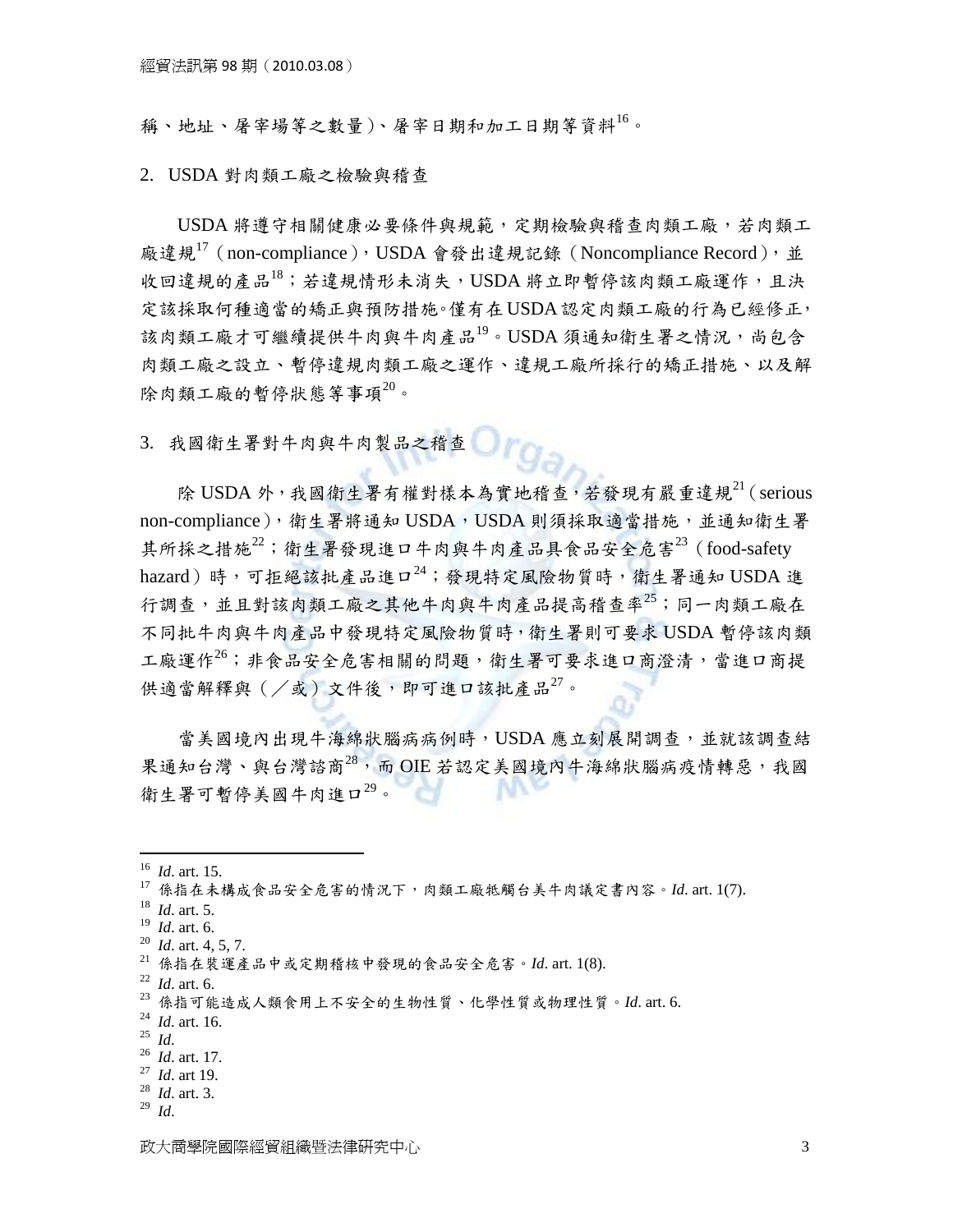#### 我國食品衛生管理法第 **11** 條修正與美國之反應

2010年1月5日,我國立法院通過食品衛生管理法第11條修正案。依修正案 內容,非疫區而近十年內發生牛海綿狀腦病或新型庫賈氏症病例之國家或地區,其 牛隻之頭骨、腦、眼睛、脊髓、絞肉、內臟及其他相關產品,不得輸入30。因美國 最近一次牛海綿狀腦病病例出現於 2006年,依修法內容,則美國在 2016年前,不 得輸入牛隻之頭骨、腦、眼睛、脊髓、絞肉、內臟及其他相關產品,此係已與台美 牛肉議定書內容有所牴觸,蓋依議定書之規定,只要符合其第1條「牛肉或牛肉製 品(beef or beef products)」,且由受 USDA 檢驗之屠宰場、加工廠與倉儲提供、又 非 OIE 認定感染或疑似感染牛海綿狀腦病之牛隻,其包含帶骨牛肉、牛隻頭骨、腦、 眼睛、脊髓、絞肉、內臟等牛肉與牛肉製品,皆可進口我國。換言之,我國修法杜 絕美國部分牛肉、牛隻內臟與牛肉產品,造成美國在台美牛肉議定書下之進口範圍 受到限縮。

針對我國修法一事,美國表示將提出台美牛肉議定書之諮商程序請求,美國貿 易代表署 (United States Trade Representative, USTR) 亦表示已展開相關法律分析, 研究台灣修法是否牴觸其於 WTO 下義務<sup>31</sup>。美國貿易代表 Demetrios Marantis 和農 場與外國農業服務部(Farm and Foreign Agricultural Services)副部長 Jim Miller 在 其聯合聲明中表示,食品衛生管理法之修法內容欠缺科學依據,且有構成單方廢除 等邊協定之盧,此舉將使台灣喪失其在留易上之信譽32。聲明中亦重申美國牛肉係 符合經 WTO 認可之 OIE 國際標準,具備安全性33。

 面對美國強烈反對,我國表示修正案影響之美國牛肉不超過百分之二,對台美 貿易影響極為有限<sup>34</sup>,然美國不接受此一意見,並提出三點主張,包含修法內容中 禁止之牛肉與牛肉製品,係台美牛肉議定書中得進口之產品,且可反映原本難以預 測的商業條件與市場動向;2002 年至 2003 年台灣完全開放美國牛肉進口時,絞肉 與內臟等比例占整體的百分之六到百分之七,具一定之商業意義;此外,台灣禁止 美國牛肉進口之舉,將對美國致力打開其他牛肉市場造成不利影響<sup>35</sup>。

 $\overline{a}$ 

<sup>30</sup> 食品衛生管理法第 11 條第 3 項。

<sup>31</sup> *USTR Pushes Taiwan to Reverse Beef Trade Curbs, Explores WTO Action*, *supra* note 1.

<sup>32</sup> USTR, *Joint Statement from USTR, USDA on the Proposed Passage of an Amendment to Taiwan's Food Sanitation Act* (Dec. 29, 2009), *at* 

http://www.ustr.gov/about-us/press-office/press-releases/2009/december/joint-statement-ustr-usda-proposed -passage-amendm.

<sup>33</sup> *Id*.

<sup>34</sup> 經濟部經貿談判代表辦公室新聞稿,參考網址:

http://w2kdmz1.moea.gov.tw/user/news/detail-1.asp?kind=&id=18888 (最後瀏覽日期: 2010.03.01)。 <sup>35</sup> *USTR Pushes Taiwan to Reverse Beef Trade Curbs, Explores WTO Action*, *supra* note 1.